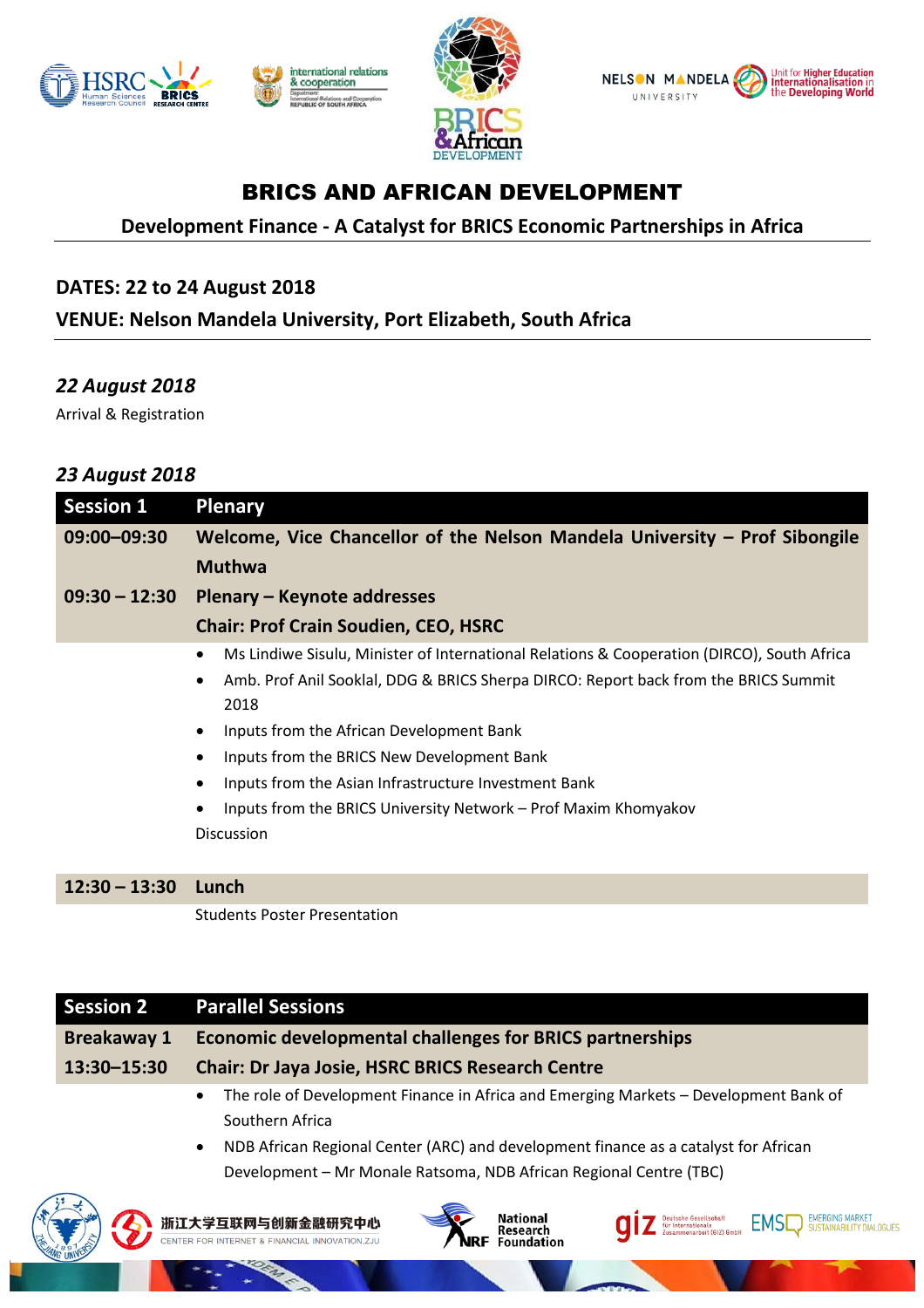







- Credit rating challenges for BRICS partnerships in Africa Prof Eddy Moloko, African Peer Review Mechanism (APRM)
- Exploring wider use of national currencies in international settlements for BRICS Prof Ronney Ncwadi, NMU
- Financing Clean technologies for reducing carbon emissions in BRICS Mr Kamleshan Pillay, University of Kwazulu-Natal

#### **Discussion**

• Prof Rasigan Maharajh

# **Breakaway 2 BRICS Economic Partnerships & Strategies for the 4th Industrial Revolution 13:30–15:30 Chair: Dr Nico Jooste, NMU Office for International Education**

- Impact of Digitalisation on Social Cohesion in BRICS and Emerging Economies Krish Chetty, **HSRC**
- Integrating broad based digital skills into education programmes in BRICS & Africa– Sabina Dewan, Just Jobs Network
- The role of the platform economy in mitigating the impacts of unemployment Vikrom Mathur, Tandem Research
- Fintech Innovations for financing development in developing economies Yuksel Gormez Central Bank of Turkey
- BRICS Information security and cyber defense Dr Jose Brandao IPEA

#### **Discussion**

• Discussant: Ms Antje Uhlig - Deutsche Gesellschaft für Internationale Zusammenarbeit (GIZ)

### **Session 3 E-Banking in Africa Working Group Working Group BRICS Partnership Strategies for Fintech in Africa 16:00–18:00 Chair: Prof Shenglin BEN, Zhejiang University – Centre for Internet & Financial Innovation**

- Fintech strategies for bridging the digital divide in Africa Chinese Perspective Mr Eddie Brient & Mr Jonny WANG, Zhejiang University – Centre for Internet & Financial Innovation
- Fintech strategies for bridging the digital divide in Africa African Perspective Mr Krish Chetty, HSRC
- Fintech Strategies for Africa Views from Chinese Businesses ZHENG Jian Lian Lian Pay/ Chinese Business Participants

Deutsche Gesellschaft<br>für Internationale<br>Zusammenarbeit (GIZ)

ite<br>if (GIZ) Gmh

**EMERGING MARKET** 

SUSTAINABILITY DIALOGUES

**EMSI** 

- Promoting Savings and Investment in Africa Patrick Awori, Imaginarium
- Financial Inclusion Mr James Vancel, Busara Center for Behavioral Economics



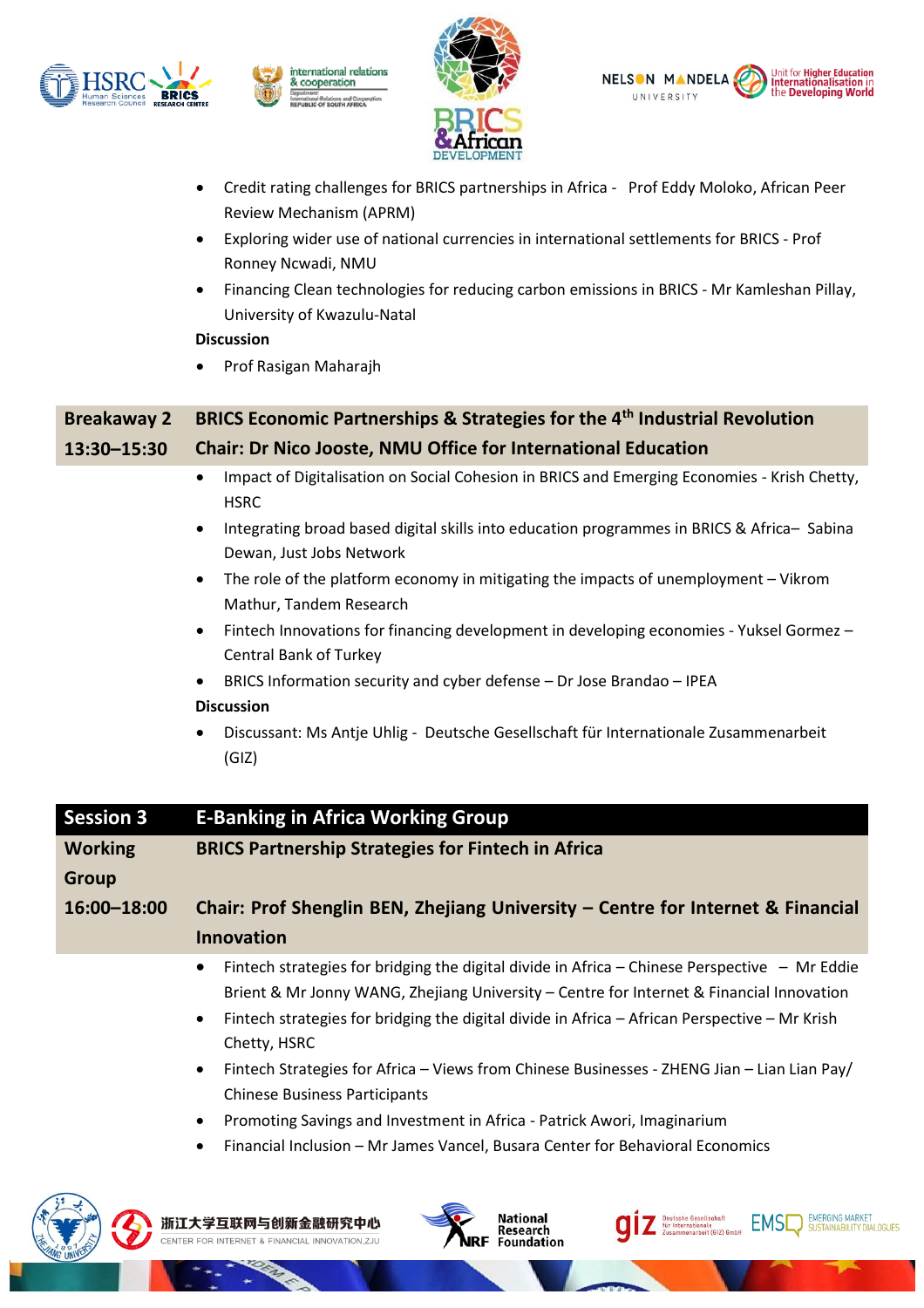







• Aligning financials systems with Sustainable Development – Fiona Bayat-Renoux, UN Sustainable Digital Finance Alliance

**Discussion**

• Discussant: Ms Nina Roth - Deutsche Gesellschaft für Internationale Zusammenarbeit (GIZ)

| 19:00-21:30 Dinner |                                                            |
|--------------------|------------------------------------------------------------|
| 19:00              | Arrival at Gala Dinner Venue                               |
| $19:30 - 21:30$    | Speech by the South African Minister of Finance and Dinner |

## *24 August 2018*

| Session 1 Plenary |                               |
|-------------------|-------------------------------|
| 09:00-10:00       | <b>Report Back from Day 1</b> |
|                   |                               |

## **10:00-10:15 Tea**

| <b>Session 2</b>   | <b>Parallel Sessions</b>                                                                                                                                               |
|--------------------|------------------------------------------------------------------------------------------------------------------------------------------------------------------------|
| <b>Breakaway 1</b> | Women and gender developmental disparities and inequalities in BRICS and                                                                                               |
|                    | <b>Africa</b>                                                                                                                                                          |
| 10:15-12:30        | <b>Chair: Dr Amiena Bayat, UWC (TBC)</b>                                                                                                                               |
|                    | Bridging the Digital Gender Gap - Ms Georgina Sticco, Technological Institute of Buenos<br>٠<br>Aires (TBC)                                                            |
|                    | Integrating African woman into the digital economy to promote employment and<br>$\bullet$<br>entrepreneurship - Dr Milly Kwagala Oidu, Ndejje University               |
|                    | Socio Cultural barriers to acquiring digital capabilities for women's participation in BRICS &<br>$\bullet$<br>African development – Dr Urvashi Aneja, Tandem Research |
|                    | Promoting Women Entrepreneurship: a means for transformation - Dr Obianuju E. Okeke-<br>$\bullet$<br>Uzodike, DUT (TBC)                                                |
|                    | Economic governance issues & concerns for women: Perspectives from GEG Africa<br>$\bullet$                                                                             |
|                    | Research on consequences for BRICS developmental partnership in Africa-Ms Nadira                                                                                       |
|                    | Bayat, GEG Africa                                                                                                                                                      |
|                    | <b>Discussion</b>                                                                                                                                                      |
|                    | Discussant: Prof Joleen Steyn Kotze (TBC)<br>٠                                                                                                                         |
|                    |                                                                                                                                                                        |
| <b>Breakaway 2</b> | <b>BRICS &amp; African partnerships for health services</b>                                                                                                            |
| 10:15-12:30        | <b>Chair: Prof Olive Shisana, Evidence Based Solutions</b>                                                                                                             |









BIERGING MARKET

**EMSI**